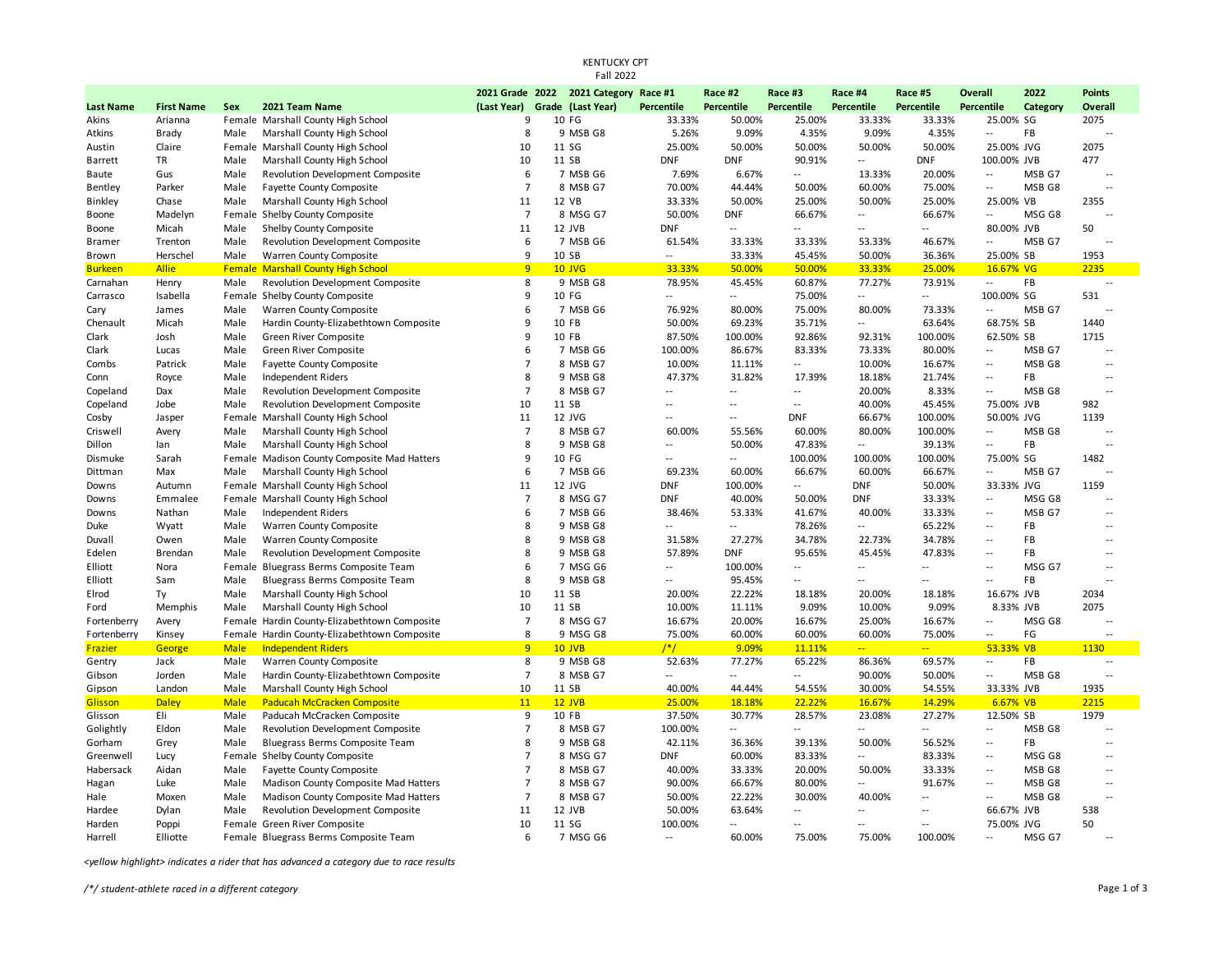| Fall 2022        |                        |              |                                                                   |                     |  |                                       |                                  |                          |                          |                          |                          |                          |          |                          |
|------------------|------------------------|--------------|-------------------------------------------------------------------|---------------------|--|---------------------------------------|----------------------------------|--------------------------|--------------------------|--------------------------|--------------------------|--------------------------|----------|--------------------------|
|                  |                        |              |                                                                   |                     |  | 2021 Grade 2022 2021 Category Race #1 |                                  | Race #2                  | Race #3                  | Race #4                  | Race #5                  | <b>Overall</b>           | 2022     | <b>Points</b>            |
| <b>Last Name</b> | <b>First Name</b>      | <b>Sex</b>   | 2021 Team Name                                                    |                     |  | (Last Year) Grade (Last Year)         | <b>Percentile</b>                | <b>Percentile</b>        | <b>Percentile</b>        | <b>Percentile</b>        | <b>Percentile</b>        | Percentile               | Category | <b>Overall</b>           |
| Harrell          | Treyton                | Male         | Bluegrass Berms Composite Team                                    | 9                   |  | 10 FB                                 | 62.50%                           | 84.62%                   | 71.43%                   | 69.23%                   | 72.73%                   | 56.25% SB                |          | 1790                     |
| Hauer            | Gideon                 | Male         | <b>Fayette County Composite</b>                                   | 6                   |  | 7 MSB G6                              | $\overline{\phantom{a}}$         | 73.33%                   | $\overline{\phantom{a}}$ | <b>DNF</b>               | 93.33%                   | $\sim$                   | MSB G7   | $\overline{\phantom{a}}$ |
| Higdon           | Jacob                  | Male         | Independent Riders                                                | 9                   |  | 10 FB                                 | 43.75%                           | 38.46%                   | 14.29%                   | 30.77%                   | 45.45%                   | 18.75% SB                |          | 1961                     |
| Hill             | Hayden                 | Male         | <b>Fayette County Composite</b>                                   | $\overline{7}$      |  | 8 MSB G7                              | $\overline{a}$                   | 77.78%                   | 70.00%                   | 70.00%                   | 41.67%                   | $\overline{\phantom{a}}$ | MSB G8   | $\overline{\phantom{a}}$ |
| Huffman          | Canyon                 | Male         | Hardin County-Elizabethtown Composite                             | 11                  |  | 12 JVB                                | 58.33%                           | 72.73%                   | 100.00%                  | $\sim$                   | $\sim$                   | 60.00% JVB               |          | 1005                     |
| Hutsell          | Mason                  | Male         | Warren County Composite                                           | 10                  |  | 11 SB                                 | 70.00%                           | 66.67%                   | 72.73%                   | 80.00%                   | 63.64%                   | 50.00% JVB               |          | 1855                     |
| Jackson          | Malachi                | Male         | <b>Fayette County Composite</b>                                   | 9                   |  | 10 FB                                 | <b>DNF</b>                       | $\overline{a}$           | 78.57%                   | $\sim$                   | $-$                      | 87.50% SB                |          | 470                      |
| Jennings         | Presleigh              |              | Female Marshall County High School                                | 11                  |  | 12 VG                                 | <b>DNF</b>                       | 50.00%                   | 40.00%                   | 40.00%                   | 40.00%                   | 40.00% VG                |          | 2334                     |
| Johnson          | Daviss                 |              | Female Bluegrass Berms Composite Team                             | 6                   |  | 7 MSG G6                              | $\overline{a}$                   | 80.00%                   | 100.00%                  | 100.00%                  | $\overline{\phantom{a}}$ | $\overline{\phantom{a}}$ | MSG G7   |                          |
| Jooma            | Nissa                  |              | Female Revolution Development Composite                           | $\overline{7}$      |  | 8 MSG G7                              | 66.67%                           | <b>DNF</b>               | 100.00%                  | 75.00%                   | <b>DNF</b>               | $\sim$ $\sim$            | MSG G8   | $\overline{a}$           |
| Jooma            | Zainab                 |              | Female Revolution Development Composite                           | 9                   |  | 10 MSG G8                             | /*/                              | <b>DNF</b>               | 100.00%                  | 100.00%                  | 100.00%                  | $\sim$ $\sim$            | SG       | $-1$                     |
| Knapp            | <b>Bradley</b>         | Male         | Warren County Composite                                           | 6                   |  | 7 MSB G6                              | 23.08%                           | 26.67%                   | 25.00%                   | 33.33%                   | 26.67%                   | $\sim$ $\sim$            | MSB G7   | $\overline{a}$           |
| Komprs           | Ben                    | Male         | Bluegrass Berms Composite Team                                    | 6                   |  | 7 MSB G6                              | 15.38%                           | 13.33%                   | 16.67%                   | 6.67%                    | 13.33%                   | $\sim$ $-$               | MSB G7   | ٠.                       |
| <b>Komprs</b>    | David                  | <b>Male</b>  | <b>Bluegrass Berms Composite Team</b>                             | 9                   |  | <b>10 FB</b>                          | 12.50%                           | 7.69%                    | 7.14%                    | 7.69%                    | 9.09%                    | 6.25% JVB                |          | 2075                     |
| Kuzman           | Ethan                  | Male         | Shelby County Composite                                           | $\overline{7}$<br>8 |  | 8 MSB G7<br>9 MSB G8                  | $\overline{a}$<br>$\overline{a}$ | $\sim$<br>$\overline{a}$ | 100.00%<br>$\sim$        | $\sim$<br>$\sim$         | 83.33%                   | $\sim$<br>$\sim$         | MSB G8   | $\overline{\phantom{a}}$ |
| Lawrence         | Jeremiah               | Male<br>Male | Independent Riders                                                | 9                   |  | 10 FB                                 | 75.00%                           | 53.85%                   | 42.86%                   | 46.15%                   | 43.48%<br>54.55%         | 37.50% SB                | FB       | 1886                     |
| Lepisto<br>Lima  | Owen<br><b>Braxton</b> | Male         | Marshall County High School<br>Marshall County High School        | 8                   |  | 9 MSB G8                              | $\overline{a}$                   | 4.55%                    | 8.70%                    | 4.55%                    | 13.04%                   | $\sim$                   | FB       |                          |
| Magness          | Zach                   | Male         | Hardin County-Elizabethtown Composite                             | 9                   |  | 10 FB                                 | 31.25%                           | 61.54%                   | 21.43%                   | $\sim$                   | $\overline{a}$           | 75.00% SB                |          | 972                      |
| Manley           | Hannah                 |              | Female Clark County Composite Team                                | 9                   |  | 10 FG                                 | 66.67%                           | 100.00%                  | 50.00%                   | 66.67%                   | 66.67%                   | 50.00% SG                |          | 2034                     |
| Manley           | Margaret               |              | Female Clark County Composite Team                                | $\overline{7}$      |  | 8 MSG G7                              | 33.33%                           | $\overline{a}$           | 33.33%                   | 50.00%                   | 50.00%                   | $\sim$                   | MSG G8   | $\overline{a}$           |
| May              | Kirkland               | Male         | Green River Composite                                             | 9                   |  | 10 FB                                 | 56.25%                           | $\overline{\phantom{a}}$ | $\overline{a}$           | 84.62%                   | $\sim$                   | 87.50% SB                |          | 470                      |
| McClain          | Preston                | Male         | Bluegrass Berms Composite Team                                    | 6                   |  | 7 MSB G6                              | 30.77%                           | 46.67%                   | 50.00%                   | 20.00%                   | 40.00%                   | $\overline{\phantom{m}}$ | MSB G7   | $\overline{\phantom{a}}$ |
| McReynolds       | Bennett                | Male         | Paducah McCracken Composite                                       | 6                   |  | 7 MSB G6                              | $\overline{a}$                   | $\overline{\phantom{a}}$ | $\overline{a}$           | $\overline{\phantom{a}}$ | 60.00%                   | $\sim$                   | MSB G7   |                          |
| Miller           | Adam                   | Male         | Marshall County High School                                       | 6                   |  | 7 MSB G6                              | 92.31%                           | 100.00%                  | 100.00%                  | 93.33%                   | 100.00%                  | $\sim$ $\sim$            | MSB G7   | $\overline{a}$           |
| Miller           | Amelia                 | Female       | Marshall County High School                                       | 6                   |  | 7 MSG G6                              | 100.00%                          | 40.00%                   | 50.00%                   | 50.00%                   | 66.67%                   | $\sim$                   | MSG G7   | $-1$                     |
| Montgomery       | Mason                  | Male         | Hardin County-Elizabethtown Composite                             | 9                   |  | 10 FB                                 | 25.00%                           | 23.08%                   | 50.00%                   | 38.46%                   | 36.36%                   | 31.25% SB                |          | 1937                     |
| Moore            | Justin                 | Male         | Green River Composite                                             | 8                   |  | 9 MSB G8                              | 94.74%                           | 68.18%                   | 100.00%                  | 95.45%                   | 100.00%                  | $\sim$                   | FB       | $\ddotsc$                |
| Napier           | Charles                | Male         | Warren County Composite                                           | 10                  |  | 11 SB                                 | 80.00%                           | $\overline{\phantom{a}}$ | 36.36%                   | <b>DNF</b>               | <b>DNF</b>               | 91.67% JVB               |          | 522                      |
| Otte             | Nathan                 | Male         | Clark County Composite Team                                       | 8                   |  | 9 MSB G8                              | 100.00%                          | 63.64%                   | 86.96%                   | 54.55%                   | 95.65%                   | $\overline{\phantom{a}}$ | FB       | $\overline{a}$           |
| Palmer           | Ayden                  | Male         | Clark County Composite Team                                       | 9                   |  | 10 FB                                 | 81.25%                           | 46.15%                   | $\overline{\phantom{a}}$ | 76.92%                   | $\overline{\phantom{a}}$ | 81.25% SB                |          | 933                      |
| Palmer           | Kodah                  | Male         | Clark County Composite Team                                       | 6                   |  | 7 MSB G6                              | 46.15%                           | 40.00%                   | $\overline{a}$           | $\overline{a}$           | $\overline{\phantom{a}}$ | $\sim$                   | MSB G7   |                          |
| Paul             | Brady                  | Male         | Hardin County-Elizabethtown Composite                             | 11                  |  | 12 JVB                                | 16.67%                           | 27.27%                   | 33.33%                   | 33.33%                   | 28.57%                   | 13.33% JVB               |          | 2176                     |
| Peake            | Eli                    | Male         | Bluegrass Berms Composite Team                                    | 9                   |  | 10 FB                                 | 68.75%                           | 76.92%                   | 64.29%                   | 61.54%                   | 90.91%                   | 50.00% SB                |          | 1795                     |
| Penn             | Aiden                  | Male         | Marshall County High School                                       | $\overline{7}$      |  | 8 MSB G7                              | 20.00%                           | <b>DNF</b>               | 10.00%                   | 30.00%                   | 25.00%                   | $\sim$                   | MSB G8   | $\overline{a}$           |
| Pennell          | Lily                   | Female       | Revolution Development Composite                                  | 6                   |  | 7 MSG G6                              | 50.00%                           | 20.00%                   | 25.00%                   | 25.00%                   | 33.33%                   | $\overline{a}$           | MSG G7   | $\overline{a}$           |
| Pennell          | Nathan                 | Male         | Revolution Development Composite                                  | 8                   |  | 9 MSB G8                              | 84.21%                           | 40.91%                   | 52.17%                   | 90.91%                   | 82.61%                   | $\sim$                   | FB       |                          |
| Peterson         | Nathan                 | Male         | Green River Composite                                             | 11                  |  | 12 JVB                                | <b>DNF</b>                       | 100.00%                  | 88.89%                   | $\sim$                   | 100.00%                  | 46.67% JVB               |          | 1523                     |
| Peyton           | Dylan                  | Male         | Paducah McCracken Composite                                       | 10                  |  | 11 SB                                 | 60.00%                           | $\overline{\phantom{a}}$ | 63.64%                   | $\sim$                   | 72.73%                   | 75.00% JVB               |          | 982                      |
| Peyton           | Luke                   | Male         | Paducah McCracken Composite                                       | 8                   |  | 9 MSB G8                              | 26.32%                           | $\overline{a}$           | 30.43%                   | <b>DNF</b>               | 17.39%                   | $\overline{a}$           | FB       | $\sim$                   |
| Phelps           | Reed                   | Male         | Green River Composite                                             | 11                  |  | 12 JVB                                | <b>DNF</b>                       | $\overline{\phantom{a}}$ | --                       | $\sim$                   | $\sim$                   | 80.00% JVB               |          | 50                       |
| Pool             | Anderson               | Male         | Madison County Composite Mad Hatters                              | 6                   |  | 7 MSB G6                              | $\overline{\phantom{a}}$         | 93.33%                   | 91.67%                   | 86.67%                   | 86.67%                   | $\sim$ $\sim$            | MSB G7   | $\ddotsc$                |
| Powell           | Dalton                 | Male         | Marshall County High School                                       | 6                   |  | 7 MSB G6                              | 84.62%                           | 20.00%                   | 8.33%                    | 46.67%                   | 6.67%                    | $\overline{\phantom{a}}$ | MSB G7   | $\overline{a}$           |
| Powell           | Evie                   |              | Female Marshall County High School                                | 10                  |  | 11 SG                                 | 50.00%                           | 100.00%                  | 100.00%                  | 100.00%                  | <b>DNF</b>               | 50.00% JVG               |          | 1520                     |
| Poynter          | Elijah (Eli)           | Male         | Madison County Composite Mad Hatters                              | 8                   |  | 9 MSB G8                              | 89.47%                           | 81.82%                   | 91.30%                   | 68.18%                   | 86.96%                   | $\sim$                   | FB       |                          |
| Prinssen         | Daniel                 | Male         | <b>Fayette County Composite</b>                                   | 10                  |  | 11 SB                                 | <b>DNF</b>                       | 88.89%                   | 100.00%                  | 90.00%                   | $\overline{\phantom{a}}$ | 66.67% JVB               |          | 1345                     |
| Rhodes           | Canon                  | Male         | Meade County Composite                                            | 6                   |  | 7 MSB G6                              | 53.85%                           | 66.67%                   | 58.33%                   | 66.67%                   | 53.33%                   | $\sim$                   | MSB G7   |                          |
| Rhodes           | Jackson                | Male         | Meade County Composite                                            | $\overline{7}$      |  | 8 MSB G7                              | 80.00%                           | 88.89%                   | 90.00%                   | 100.00%                  | 66.67%                   | $\sim$                   | MSB G8   | $\overline{a}$           |
| Rhodes           | Noah                   | Male         | Meade County Composite                                            | 10                  |  | 11 SB                                 | 50.00%                           | 55.56%                   | 81.82%                   | 60.00%                   | <b>DNF</b>               | 58.33% JVB               |          | 1404                     |
| Rhodes           | Zane                   | Male         | Meade County Composite                                            | 8                   |  | 9 MSB G8                              | 36.84%                           | 54.55%                   | 43.48%                   | 63.64%                   | 60.87%                   | $\sim$                   | FB       |                          |
| Roberts          | Addison                |              | Female Marshall County High School                                | 8                   |  | 9 MSG G8<br>9 MSG G8                  | 50.00%                           | 40.00%                   | 40.00%                   | 40.00%                   | 50.00%<br>25.00%         | $\sim$<br>$\overline{a}$ | FG<br>FG |                          |
| Roberts<br>Rudd  | Emma<br>Eli            | Male         | Female Marshall County High School<br>Marshall County High School | 8<br>9              |  | 10 FB                                 | 25.00%<br>18.75%                 | 20.00%<br>15.38%         | 20.00%<br>100.00%        | 20.00%<br>15.38%         | 18.18%                   | 25.00% SB                |          | 1946                     |
| Russell          | Magnolia               |              | Female Green River Composite                                      | 10                  |  | 11 SG                                 | 75.00%                           | $\overline{a}$           | $\overline{a}$           | $\overline{a}$           | $\sim$                   | 75.00% JVG               |          | 50                       |
|                  |                        |              |                                                                   |                     |  |                                       |                                  |                          |                          |                          |                          |                          |          |                          |

KENTUCKY CPT

*<yellow highlight> indicates a rider that has advanced a category due to race results*